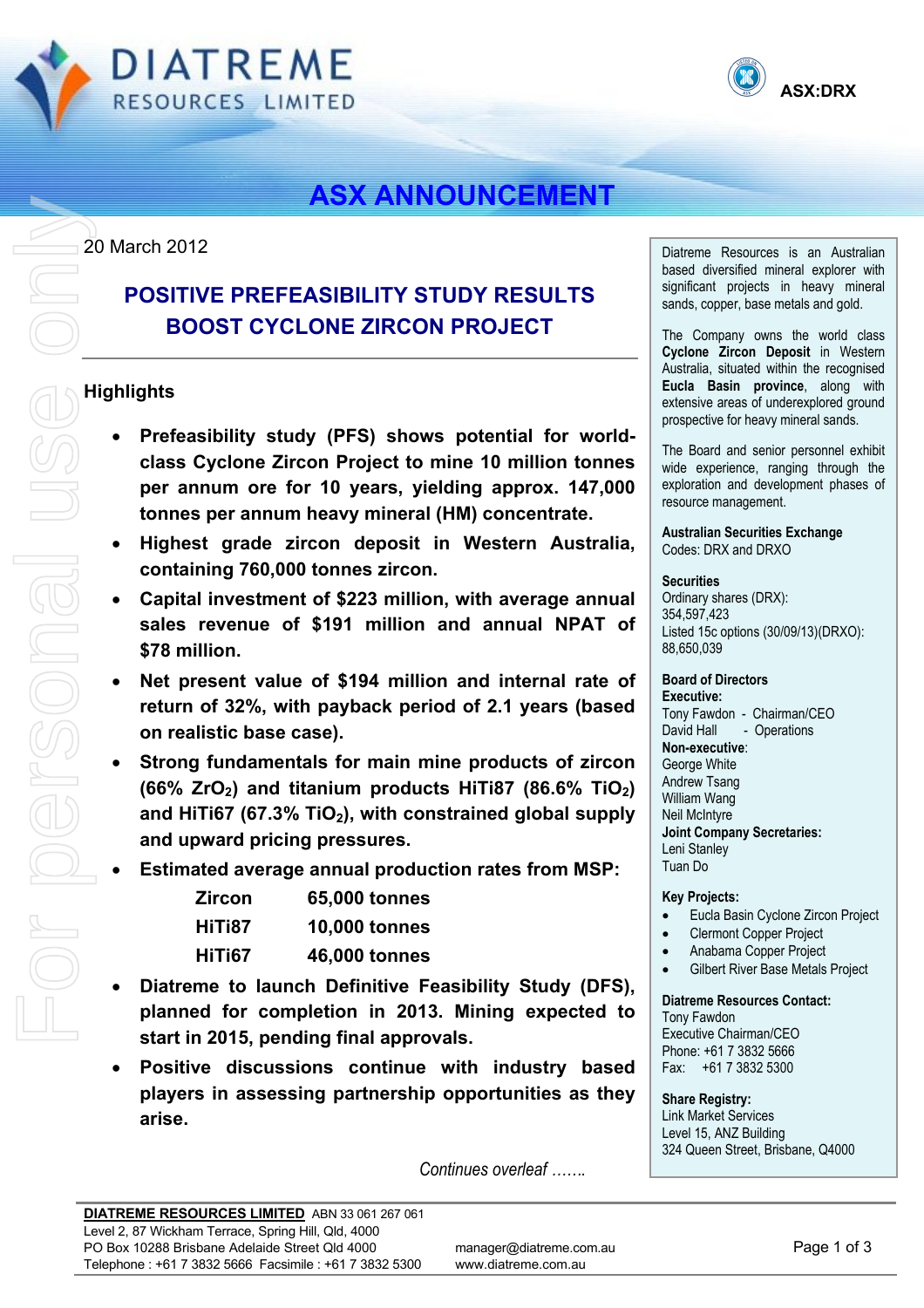

**Diatreme Resources Limited (ASX:DRX)** announced today a positive prefeasibility study for the Cyclone Zircon Project, boosting the prospects for Western Australia's biggest new zircon deposit.

The PFS has shown the potential for the Cyclone Project to mine 10 million tpa of ore for 10 years. Expected annual production of 147,000 tpa heavy mineral concentrate would yield an average of 65,000 tpa zircon, 46,000 tpa HiTi67 and 10,000 tpa HiTi87.

With the initial discovery of the Cyclone Deposit in 2007, and progressive exploration over the past four years, the Company upgraded its resource estimate in January 2012 to Measured and Indicated status (JORC). This was followed closely in February 2012 with the release of Cyclone's maiden Ore Reserve (JORC).

Diatreme's Executive Chairman, Tony Fawdon, said Cyclone was of world significance as the highest grade zircon deposit in WA, having the potential to generate significant exports, royalties and jobs.

"*The PFS has demonstrated the potential for Cyclone to become a company-making project for Diatreme. On an annual basis, the project would generate sales revenue of \$191 million a net operating profit after tax of \$78 million, contribute \$28 million a year to government tax revenue and \$7 million in government royalties*."

The Cyclone Project is located within the northern Eucla Basin, an emerging zircon province of global significance, being 25 kilometres west of the South Australian border and 230 kilometres north of the transcontinental railway.

Conventional technology will be used for the project, with concentrate proposed to be trucked 240 kilometres to Forrest, WA, where it would be loaded and transported by rail to an appropriate seaport. The concentrate would be stored in containers at the seaport before being loaded into vessels for bulk shipping to a mineral separation plant overseas, possibly China.

Water supply for the project is expected to be sourced from a deep aquifer in the Officer Basin, a large sedimentary basin underlying the project area with known substantial aquifers.

Based on estimates, the PFS financial forecasts include a base case net present value of \$194 million and an internal rate of return of 32%, with a payback period of just 2.1 years.

The PFS results are underpinned by strong fundamentals for the three proposed mine products comprising zircon, HiTi87 (86.6% TiO<sub>2</sub>) and HiTi67 (67.3% TiO<sub>2</sub>). These products would be sold into overseas markets, where current forecasts are for limited supply of zircon and titanium feedstocks and continued high prices.

The forecasts are based on a strategy of building the proposed mineral separation plant in China and marketing the products in that country, resulting in estimated long-term prices of US\$2,100 per tonne for zircon, US\$1,200/t for HiTi87 and US\$400/t for HiTi67.

Diatreme has recently signed a Negotiation Protocol for seeking to develop a mining agreement with the Native Title holders, the Pila Nguru, on whose land the Cyclone Deposit is located.

"*Diatreme is committed to engaging with the local community, and where possible, employing locals*